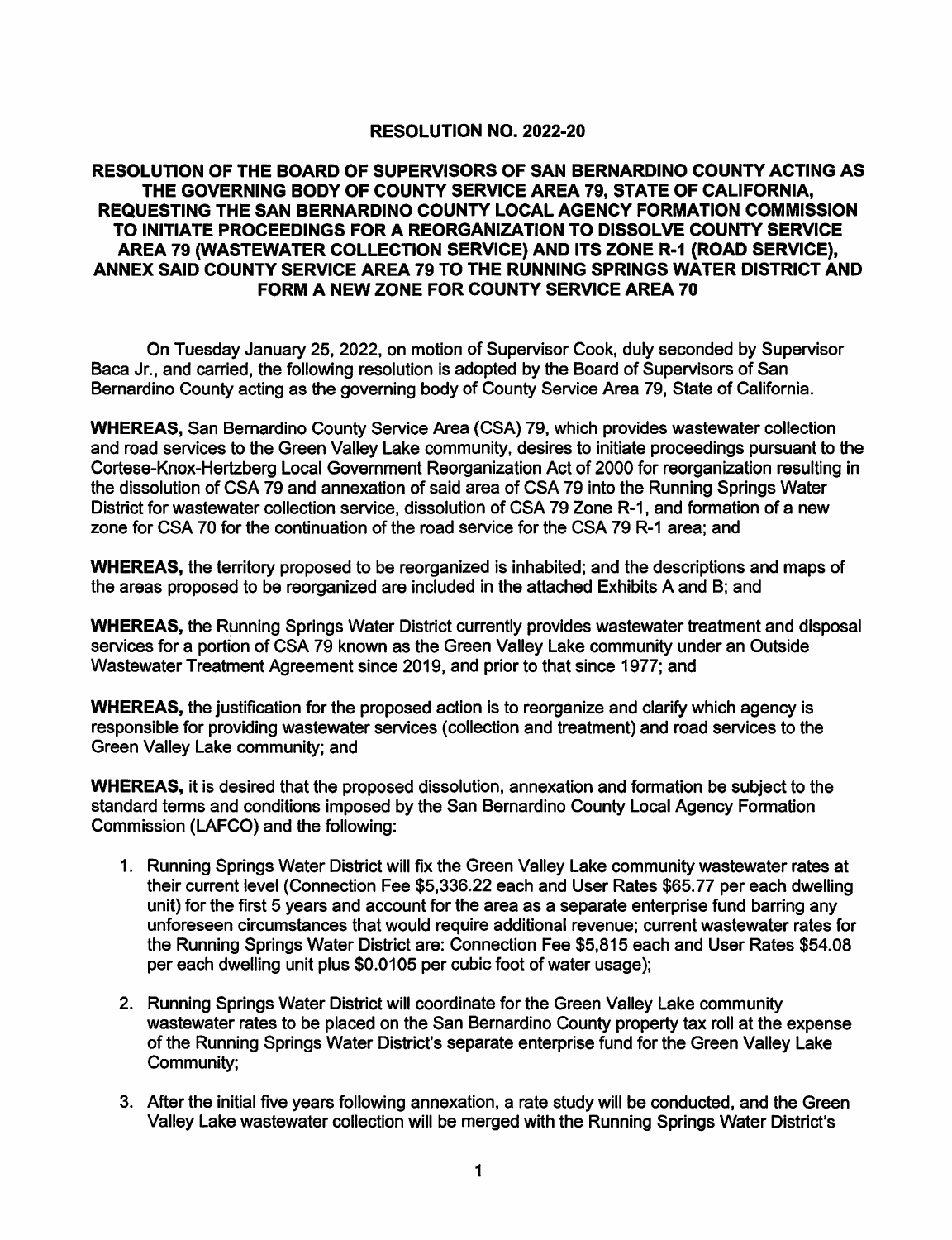existing wastewater enterprise. Running Springs Water District anticipates having a uniform wastewater rate for all wastewater customers at that time;

- 4. CSA 79 will withhold reserve funds to fund pension liabilities through LAFCO's issuance of the Certificate of Completion for the reorganization, with the method and amount to be withheld to be determined and agreed to by CSA 79 and the Running Springs Water District;
- 5. CSA 79 R-1 funds for road services will transfer to the new CSA 70 road district zone, once formed;
- 6. All application fees and any other costs associated with the LAFCO reorganization will be paid for with CSA 79 reserve funds;
- 7. The remaining CSA 79 sewer reserve funds will transfer to the Running Springs Water District and be placed in a separate enterprise fund;
- 8. No additional Board of Director seats will be added to the Running Springs Water District;
- 9. Running Springs Water District will enter into a new agreement as a permittee for a Special User Permit with the United States Forest Service (USFS) for encroachment of the gravity sewer line under Green Valley Lake Road within the USFS;
- 10. Running Springs Water District acknowledges and agrees to the LAFCO requirement imposing legal indemnification as outlined in Policy 3 of Chapter 2 of the Accounting and Financial Section of its Policy and Procedure Manual;
- 11. Running Springs Water District will continue to provide out of district sewer service to Snow Valley, which is consistent with the sphere of influence, and will be billed based off an equivalent dwelling unit (EDU) count; and

**WHEREAS,** the proposed reorganization is consistent with the sphere of influence assigned to the Running Springs Water District; and

**WHEREAS,** San Bernardino County Service Area 79 certifies that:

- 1. Adoption of this Resolution and the approval of the proposed activity is not a "project'' as defined by California Environmental Quality Act (CEQA) and is exempt from CEQA review. Where it can be seen with certainty that there is no possibility that the activity in question may have a significant effect on the environment, the activity is not subject to CEQA. (CEQA Guidelines Section 15061(b)(3)). Additionally, "it can be seen with certainty that there is no possibility that the activity in question may have a significant effect on the environment" because there will be no reasonably foreseeable change in the types, intensity, and manner of service as a result of any approval and no construction or other physical alteration of the environment is proposed.
- 2. To the extent the annexation, dissolution and formation is a "project" subject to CEQA review, it is exempt under CEQA Guidelines Section 15301. This "Existing Facilities" exemption consists of the operation, repair, maintenance, permitting, leasing, licensing, or minor alteration of existing public or private structures, facilities, mechanical equipment, or topographical features, involving negligible or no expansion of existing or former use. The key consideration is whether the project involves negligible or no expansion of use. The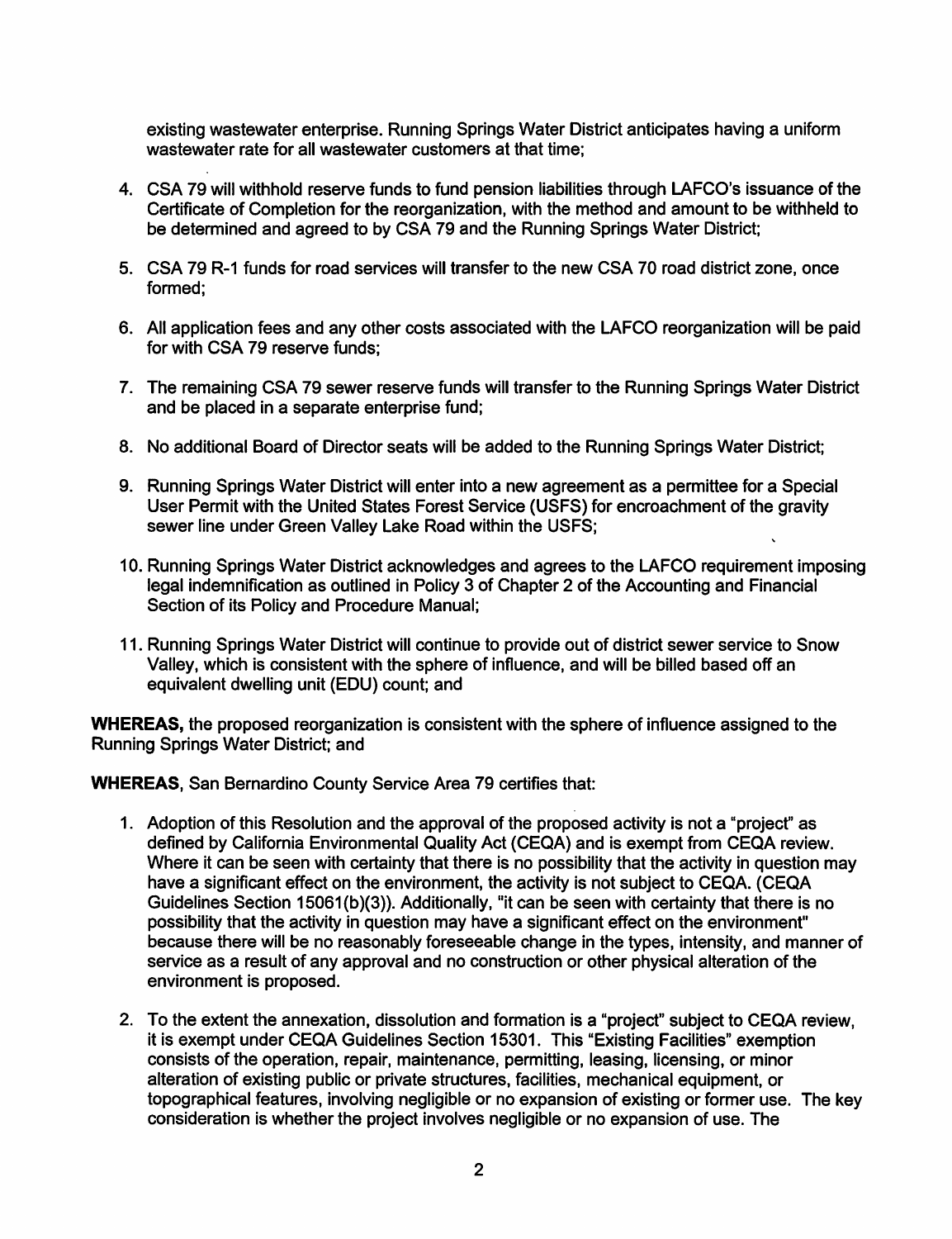reorganization of CSA 79 only allows for the continued operation of existing public facilities without any expansion of use.

- 3. The annexation, dissolution and formation do not change the geographical area in which previously existing powers are exercised but is a mere boundary change to allow the continued provision of existing services as provided for under CEQA Guidelines Section 15320.
- 4. Adoption of this Resolution does not meet the circumstances described in CEQA Guidelines Section 15300.2 (Exceptions). An analysis of each of these exceptions is below:
	- a. Location. The location of the proposed action is not changing. All existing infrastructure and assets are remaining as-is throughout this administrative action.
	- b. Cumulative Impact. There is no cumulative impact to successive projects of the same type in the same place, as this administrative action is a one-time, specific-in-nature action.
	- c. Significant Effect. As a result of this administrative action, there is no reasonable possibility that the activity will have a significant effect on the environment.
	- d. Scenic Highways. This administrative action will not cause damage to scenic resources, including but not limited to, trees, historic buildings, rock outcroppings, or similar resources, within a highway officially designated as a state scenic highway.
	- e. Hazardous Waste Sites. This administrative action is not located on a site which is included on any list compiled pursuant to Section 65962.5 of the Government Code.
	- f. Historical Resources. This administrative action will not cause a substantial adverse change in the significance of a historical resource.

**NOW, THEREFORE, BE IT RESOLVED,** by the San Bernardino County Board of Supervisors acting as the governing body of County Service Area 79 (Board) that:

- 1. This Resolution of Initiation is hereby adopted and approved and the Board hereby requests the San Bernardino County LAFCO undertake proceedings for the dissolution of CSA 79 and its Zone R-1 so that the Green Valley Lake community can annex into the Running Springs Water District for wastewater collection service and formation of a new zone for CSA 70 for the same territory within CSA 79 Zone R-1 is formed according to the terms and conditions stated above and in the manner provided by the Cortese-Knox-Hertzberg Local Government Reorganization Act of 2000.
- 2. The Chief Executive Officer is directed and authorized on behalf of the CSA 79 to finalize the reorganization application including the preparation and certification of the Plan for Service and Fiscal Impact Analysis, and any and all other required documents, to the San Bernardino County LAFCO initiating the reorganization as set forth in this Resolution, pursuant to the Cortese-Knox-Hertzberg Local Government Reorganization Act of 2000.
- 3. The Clerk of the Board shall certify to the passage and adoption of this Resolution and is hereby authorized and directed to file, or cause to be filed, a certified copy of this Resolution with the Executive Officer of the LAFCO for San Bernardino County.

PASSED AND ADOPTED by the Board of Supervisors of San Bernardino County acting as the governing body of County Service Area 79, State of California, by the following vote: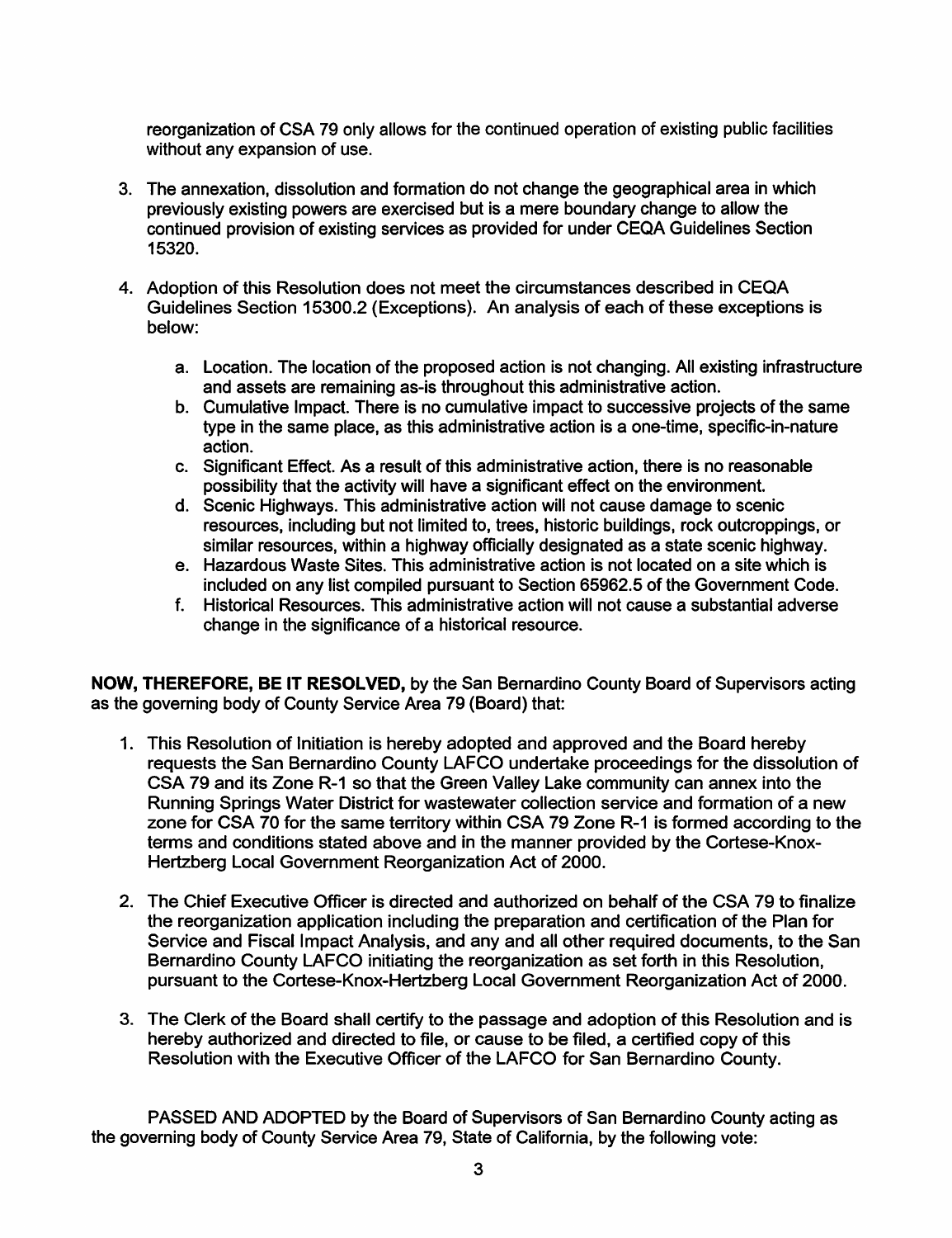AYES: SUPERVISORS: Col. Paul Cook (Ret.), Janice Rutherford, Dawn Rowe, Curt Hagman, Joe Baca, Jr.

NOES: SUPERVISORS: None

ABSENT: SUPERVISORS: None

\* \* \* \* \*

STATE OF CALIFORNIA

ss.

SAN BERNARDINO COUNTY

I, **LYNNA MONELL,** Clerk of the Board of Supervisors acting as the governing body of County Service Area 79 of San Bernardino County, State of California, hereby certify the foregoing to be a full, true and correct copy of the record of the action taken by the Board, by vote of the members present, as the same appears in the Official Minutes of said Board at its meeting of January 25, 2022. #52 LA

**LYNNA MONELL** Clerk of the Board of Supervisors acting as the Governing Body of County Service Area 79 Bv **PERS** Depty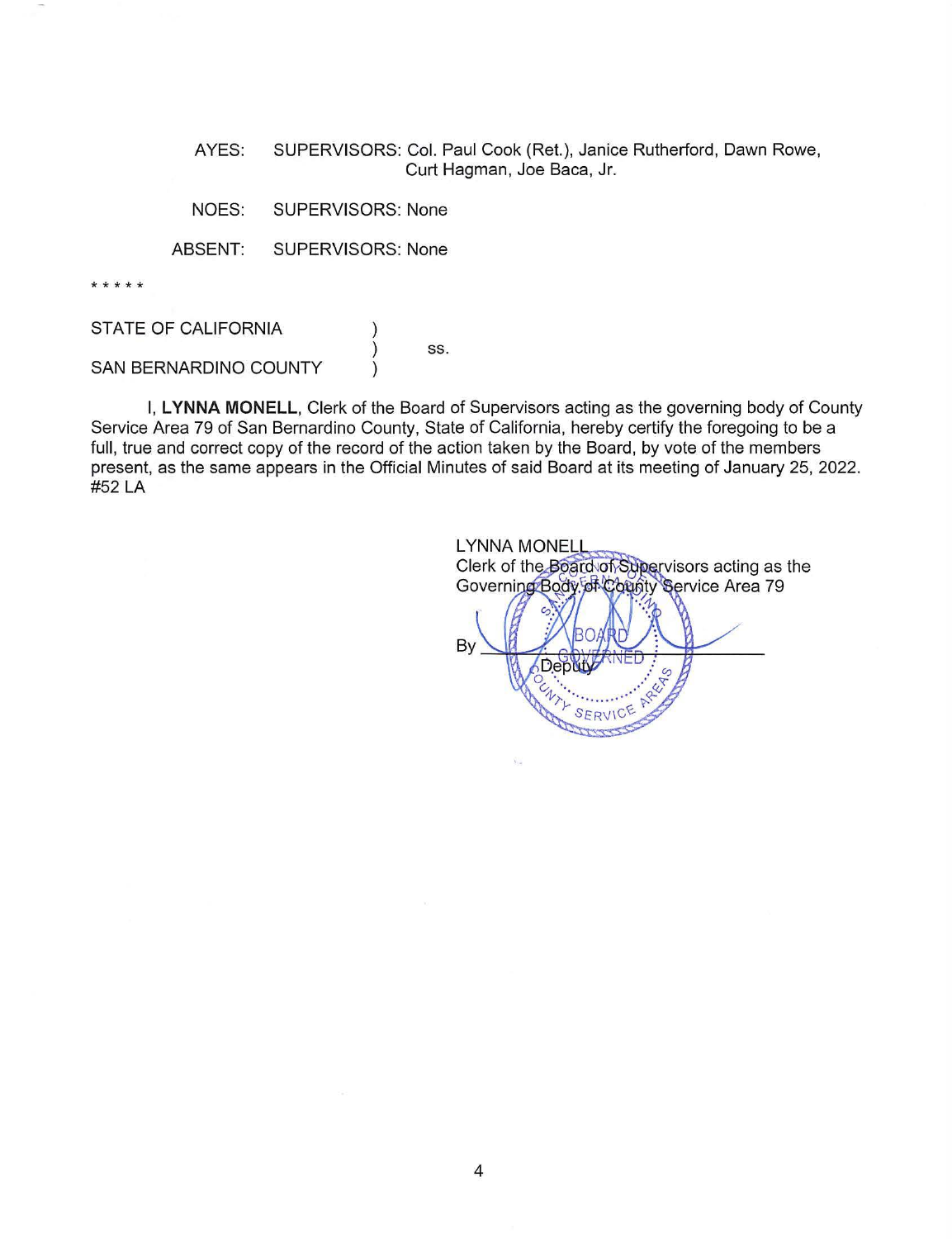**EXHIBIT A**